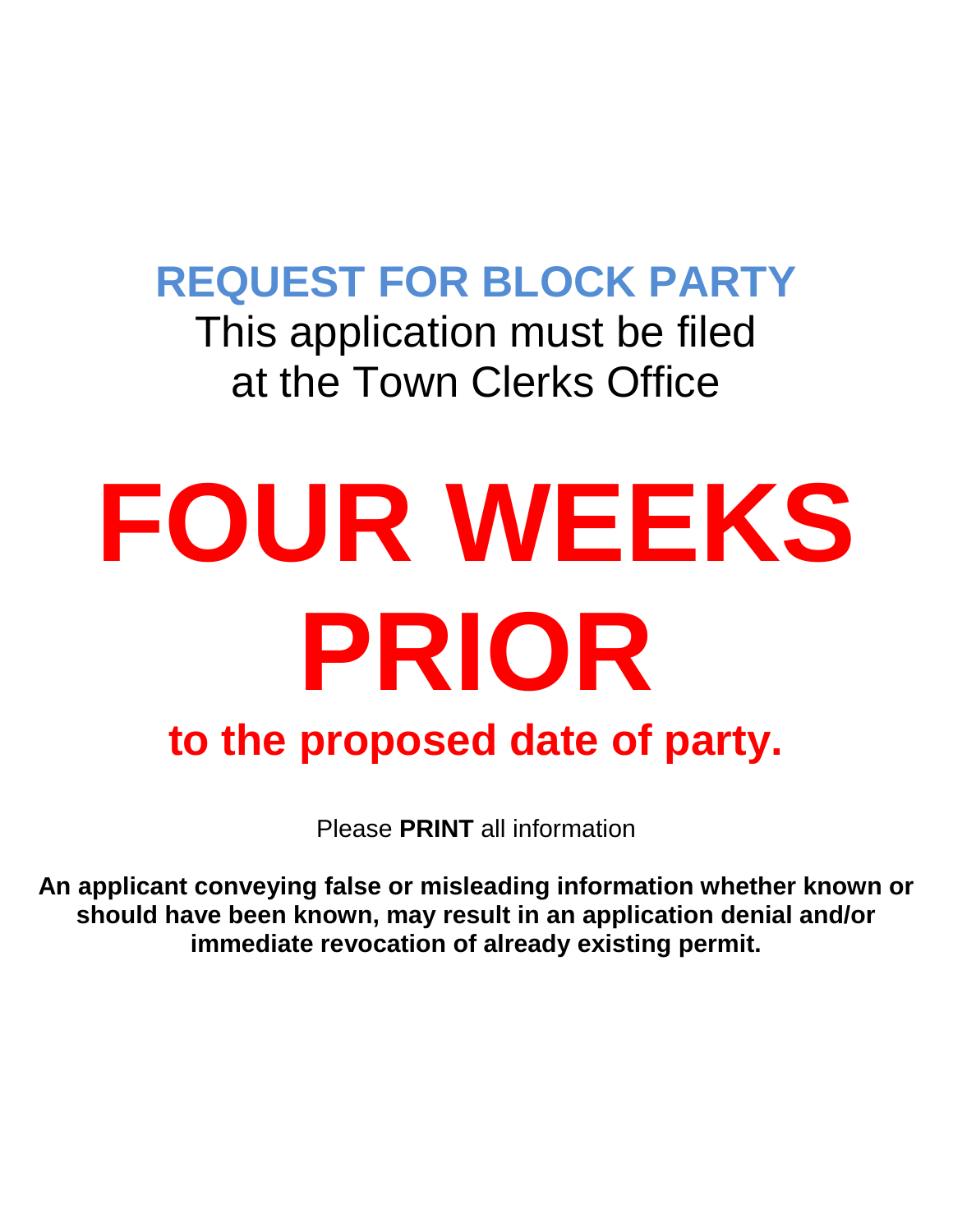## **Office of the Town Clerk – Town of Babylon**

200 East Sunrise Hwy., Lindenhurst, NY 11757 – 631 – 957-4288

#### **REQUEST FOR BLOCK PARTY**

#### This application must be filed at the Town Clerks Office **FOUR WEEKS PRIOR to the proposed date of party.** *Please print all information*

|                               | Intersections to be barricaded:<br><u> and</u> the contract of the contract of the contract of the contract of the contract of the contract of the contract of the contract of the contract of the contract of the contract of the co |  |  |
|-------------------------------|---------------------------------------------------------------------------------------------------------------------------------------------------------------------------------------------------------------------------------------|--|--|
|                               |                                                                                                                                                                                                                                       |  |  |
|                               |                                                                                                                                                                                                                                       |  |  |
|                               | Name of street ________________________________# of houses on block _____# of Signatures______                                                                                                                                        |  |  |
| \$25 Application Fee CCheck # |                                                                                                                                                                                                                                       |  |  |

## **IMPORTANT CHECK LIST PLEASE READ!**

 **You must have 85% of the residents** on the said block **sign this application** in order for permission of block party to be granted. **All signatures must include house and telephone numbers**.

 A sketch of the area involved must include **each numbered house, any side streets & intersections,** and any **areas which need to be barricaded indicated by an X.** 

**<u>Application fee of \$25. Non refundable Checks are to be made out to the Town of Babylon</u>.** 

 The Highway Department will supply barricades to block off streets marked by the **X** on the providedsketch. **Using cars and or other vehicles as barricades is strictly prohibited!**

 The applicant must submit a **CHECK (no cash)** in the amount of \$100.00, made out to **Town of Babylon**. Checks must have the applicant's name. Upon inspection of the street and pickup of the barricades, applicant may return to the Town Clerks Office to claim their check, **all unclaimed checks are destroyed after 2 months**.

□ The applicant **MUST** live on the block and be present at the event.

Vendors are not permitted at the event. See attached Town Code Chapter 85

No Admission Fees can be charged for the event. See attached Town Code Chapter 85

Businesses and Churches that will be affected must be notified of the event.

### **I (we) agree that the information as stated is true and accurate and that I (we) have read the attached copy of the Town of Babylon Code, and will comply.**

Signature \_\_\_\_\_\_\_\_\_\_\_\_\_\_\_\_\_\_\_\_\_\_\_\_\_\_\_\_\_\_\_\_\_\_ Dated \_\_\_\_\_\_\_\_\_\_\_\_\_\_\_\_\_\_\_\_\_\_\_\_\_\_\_\_\_\_\_

**All rules and regulations for block parties are strictly enforced!**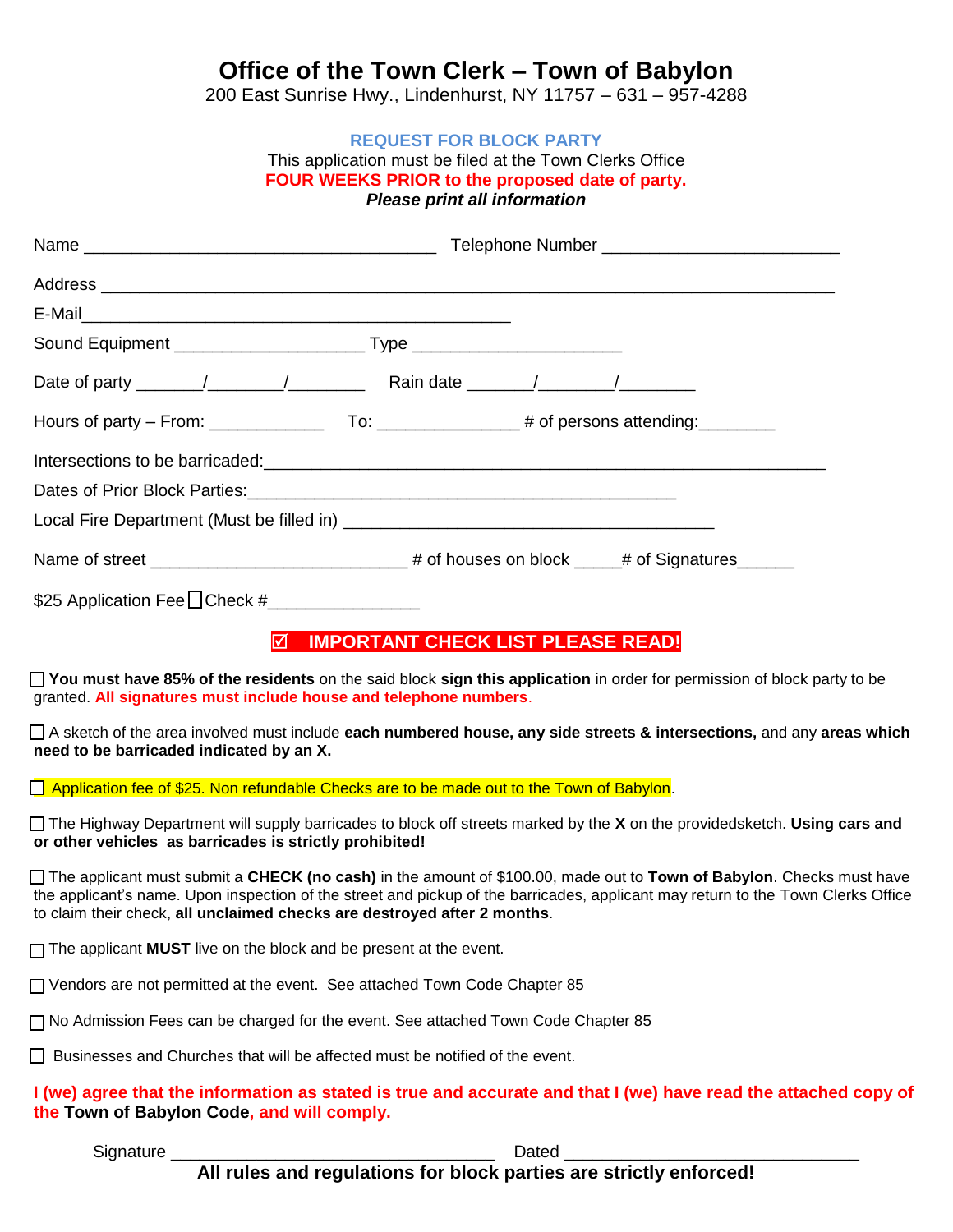Attach here a sketch of the proposed block party area, along with the areas that will have activities (ie: DJ, bouncy houses, rides etc.)

**Include each NUMBERED HOUSE, SIDE STREETS, and INTERSECTIONS, and areas to be barricaded indicated by an X.**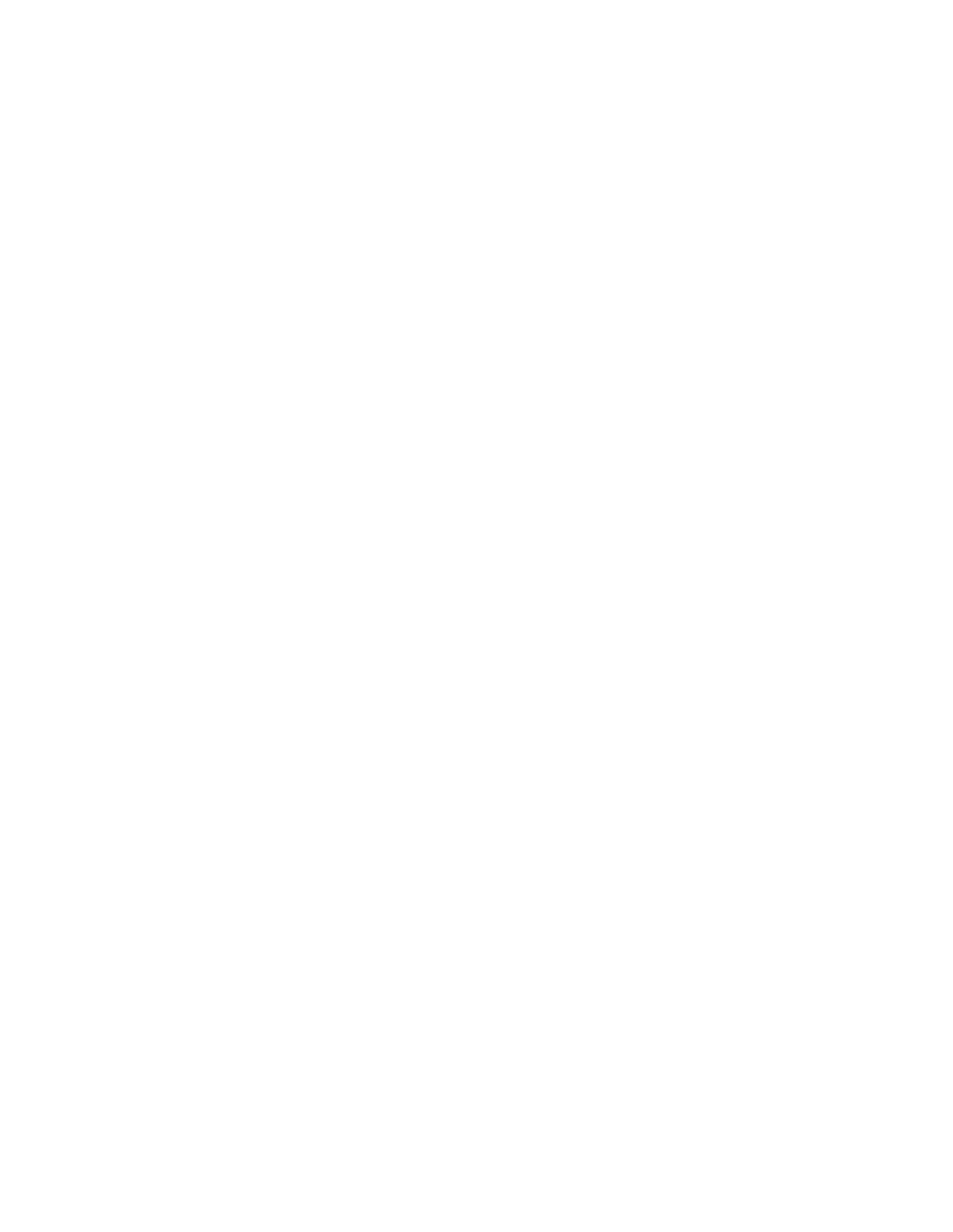| <b>Date of Event</b><br>Time <b>The Communist Property Figure</b><br><u> 1990 - Johann Barnett, fransk konge</u><br>85% of the residents on said block must sign this application.<br>Please <b>PRINT &amp; SIGN</b> your name <i>including house and telephone number.</i> |                   |                                                                                  |                  |  |
|-----------------------------------------------------------------------------------------------------------------------------------------------------------------------------------------------------------------------------------------------------------------------------|-------------------|----------------------------------------------------------------------------------|------------------|--|
|                                                                                                                                                                                                                                                                             |                   | Name of street _______________________________# of Houses on block _____________ |                  |  |
| House #                                                                                                                                                                                                                                                                     | <b>Print Name</b> | <b>Sign Name</b>                                                                 | <b>Telephone</b> |  |
|                                                                                                                                                                                                                                                                             |                   |                                                                                  |                  |  |
|                                                                                                                                                                                                                                                                             |                   |                                                                                  |                  |  |
|                                                                                                                                                                                                                                                                             |                   |                                                                                  |                  |  |
|                                                                                                                                                                                                                                                                             |                   |                                                                                  |                  |  |
|                                                                                                                                                                                                                                                                             |                   |                                                                                  |                  |  |
|                                                                                                                                                                                                                                                                             |                   |                                                                                  |                  |  |
|                                                                                                                                                                                                                                                                             |                   |                                                                                  |                  |  |
|                                                                                                                                                                                                                                                                             |                   |                                                                                  |                  |  |
|                                                                                                                                                                                                                                                                             |                   |                                                                                  |                  |  |
|                                                                                                                                                                                                                                                                             |                   |                                                                                  |                  |  |

# By signing this petition, I acknowledge the above information is true and accurate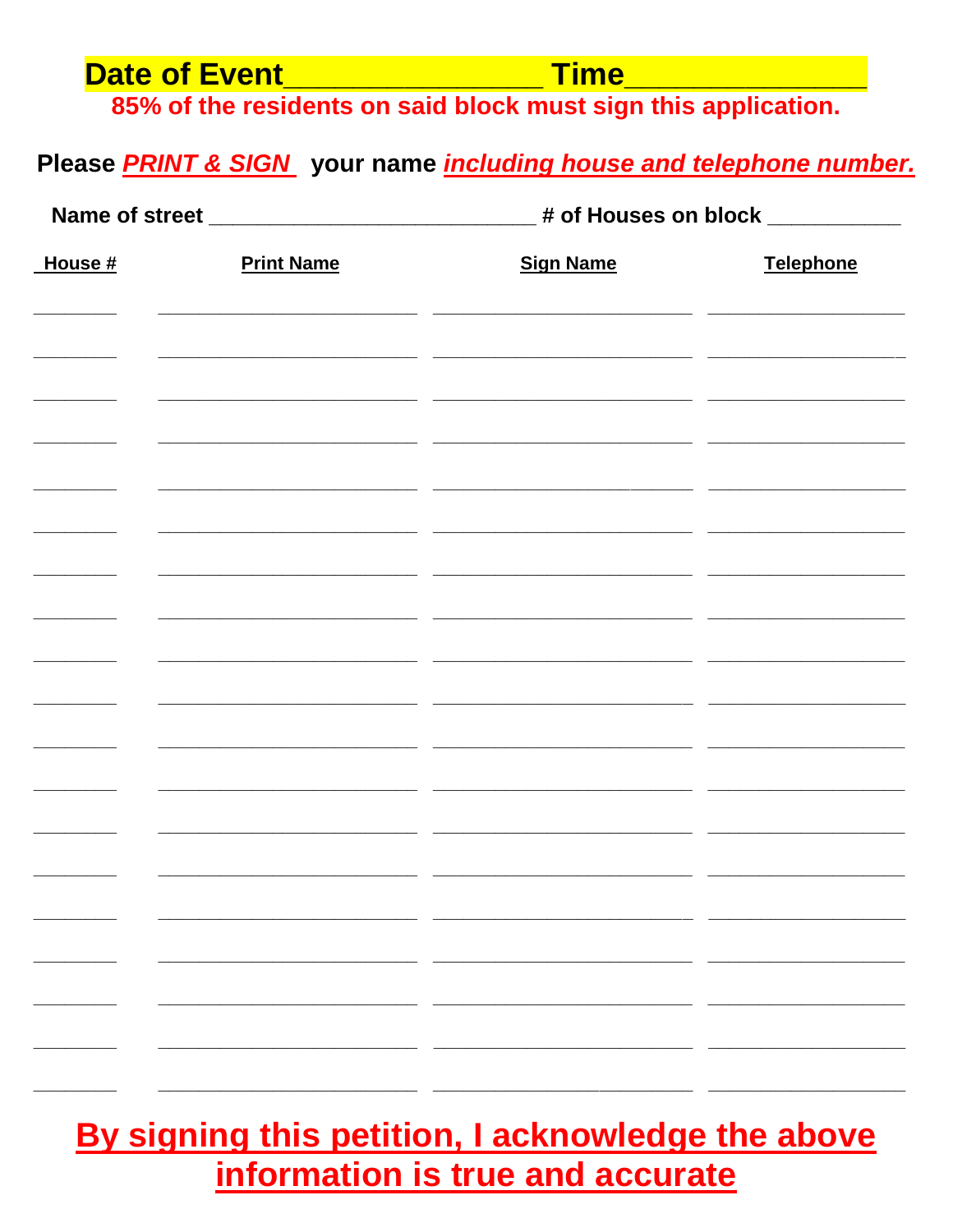## **Chapter 85, BLOCK PARTIES; PUBLIC ASSEMBLY PERMITS; USE OF SOUND EQUIPMENT**

[HISTORY: Adopted by the Town Board of the Town of Babylon: Art. I,6-19-1984 by L.L. No. 6-1984. Amendments noted where applicable.]

> GENERAL REFERENCES Bazaars and fairs -- See Ch. 79. Noise -- See Ch. 156. Public assembly places -- See Ch. 173.

## **ARTICLE I, Issuance of Permits [Adopted 6-19-1984 by L.L. No. 6-1984]**

## **§ 85-1. Legislative findings. [Amended 2-25-1992 by L.L. No. 1-1992]**

Historically, the permission of the Town Board has been necessary for the granting of public assembly permits, the holding of a block party and/or for the use of sound equipment within the Town of Babylon. The Town Board has now determined that, provided that a request meets certain criteria established in this article, permission by resolution of the Town Board should no longer be required, but rather the permit should be issued directly by the office of the Town Clerk. Additionally, it shall be the policy of the Town to communicate information regarding all permits issued pursuant to this article to the Suffolk County Police Department.

## **§ 85-2. Block party permits.**

Provided that a request meets the criteria set forth in this section, the Town Board hereby delegates to the Town Clerk the authority to issue block party permits:

- A. The request must be made at least four weeks before the proposed date. [Amended 6-2-1992 by L.L. No. 3-1992]
- B. The request must be made by an individual resident of the street and include that resident's address and both home telephone number and a telephone number where the individual can be reached during regular business hours.
- C. The request shall include the date and rain date.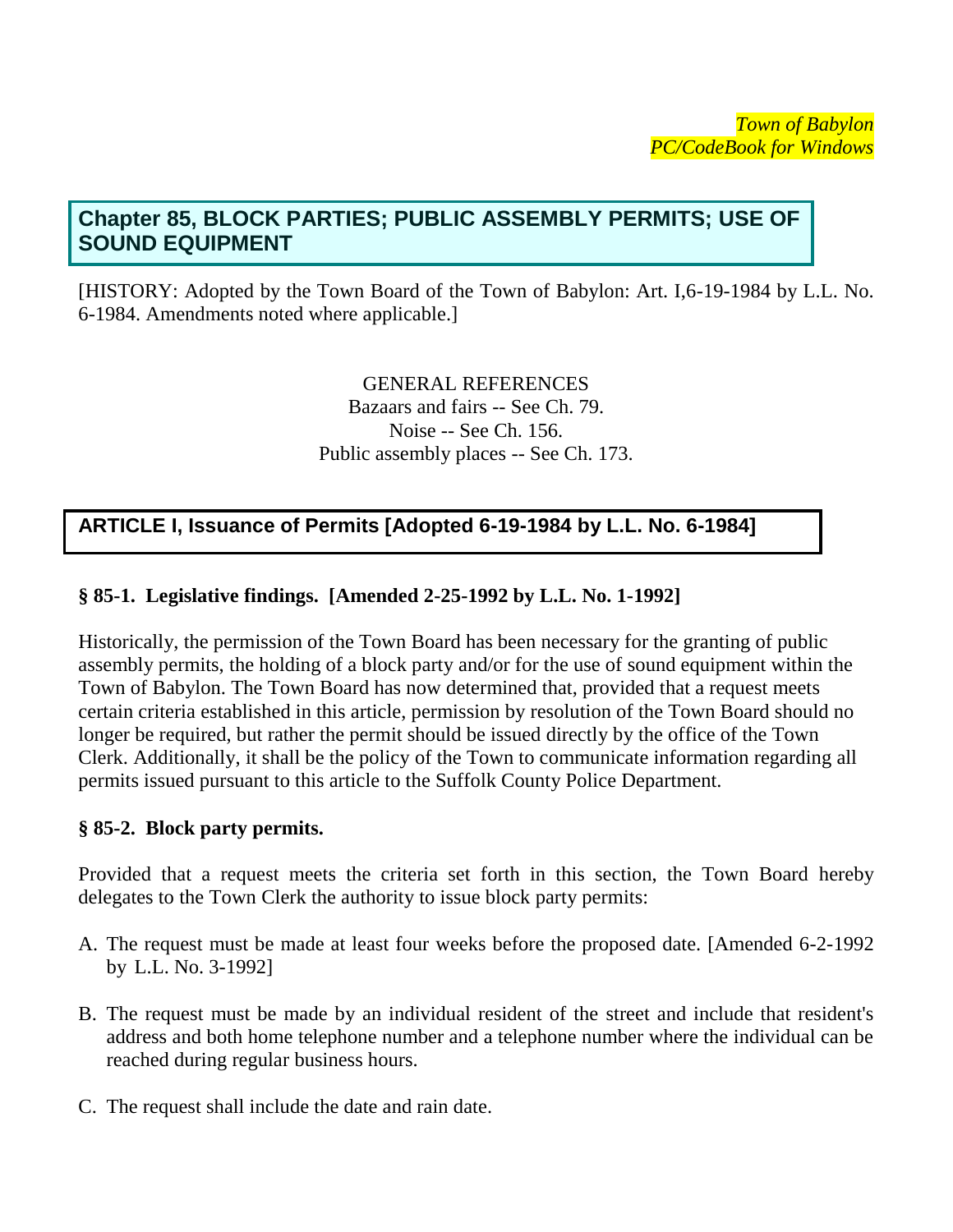- D. No more than two requests may be granted for each block during any one calendar year.
- E. The request shall state the hours of operation, but in no event shall a permit be granted for a block party commencing before 10:00 a.m. or terminating after 11:00 p.m. when the day following the block party is a Saturday, Sunday or holiday, or terminating after 10:00 p.m. when the day following the block party is a regular workday.
- F. The request shall indicate which intersections are to be blocked, and no request may be granted by the Clerk which requests the blocking of any state or county roads or other major thoroughfares in the Town which, in the opinion of the Town Clerk, would be severely disruptive of traffic in or about the proposed site.
- G. The request shall specifically indicate whether any of the intersections to be blocked are controlled by traffic lights.
- H. The request shall include a sketch of the area involved showing the various intersections.
- I. The request shall be accompanied by a petition of the signatures and addresses of residents on the subject street. The Clerk shall not issue a permit unless the petition contains signatures representing at least 85% of the homes to be included by the permit.
- J. The applicant shall furnish a certified check in the sum of \$100 to guarantee the cleanup performance on the part of the applicant or his agent. The applicant consents to allow the Town of Babylon to apply said sum of \$100 towards cleanup upon failure of the applicant to do so in the time required therefore. In no event shall any portion of said cleanup fee be refunded until the Commissioner of the Department of Public Works shall have inspected the block and approved of the release of said fee or the balance remaining. [Added 6-2-1992 by L.L. No. 3-1992; amended 9-7-1994 by L.L. No. 26-1994]
- K. No block party shall charge a fee for any item, including but not limited to admission, food or beverage. [Added 6-2-1992 by L.L. No. 3-1992]
- L. The Police Department and any other law or code enforcement entity shall have the authority to order termination of the block party for violation of the conditions of the permit or for violation of any Town, county or state law or ordinance. [Added 6-2-1992 by L.L. No. 3- 1992]